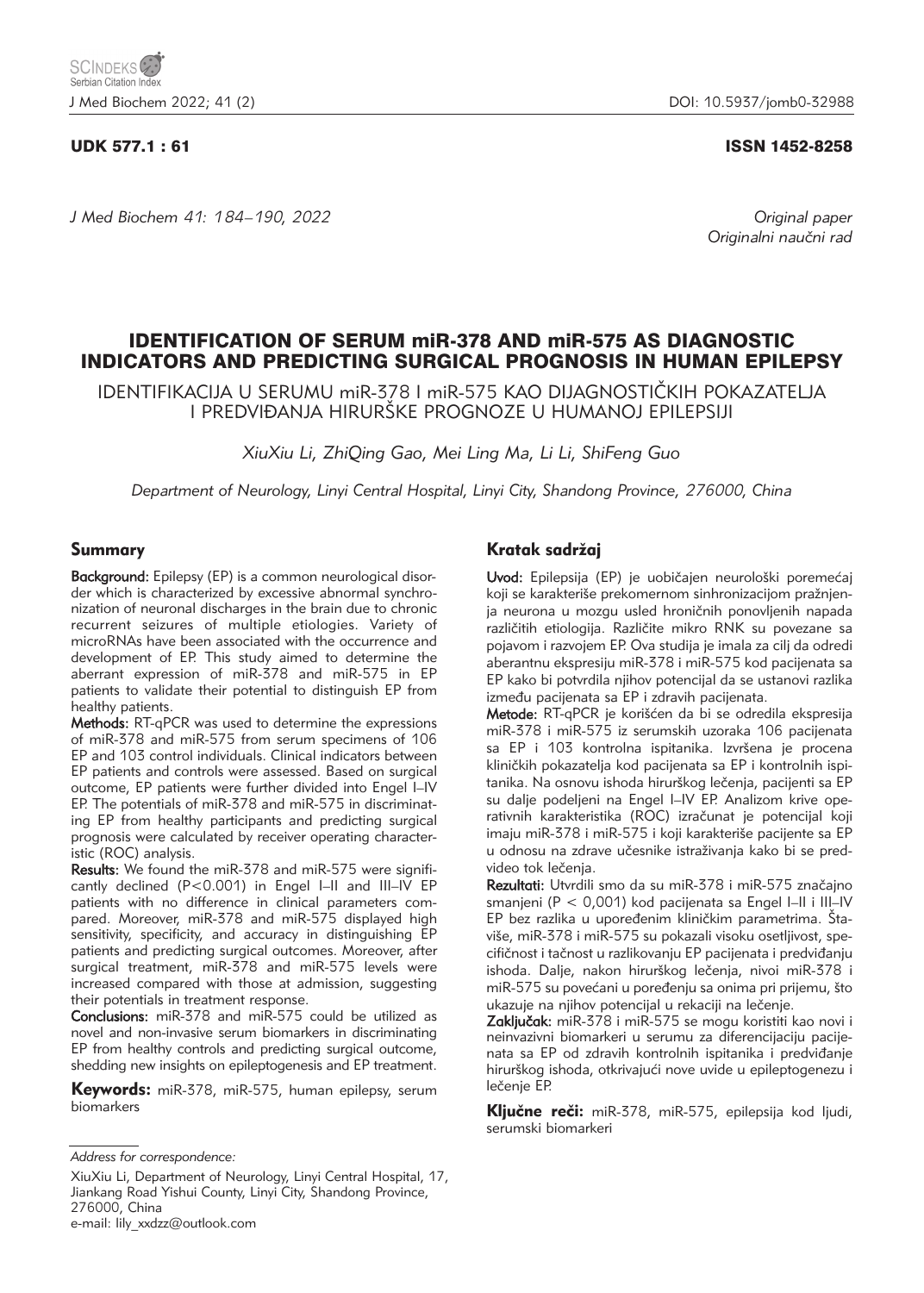## Introduction

Epilepsy (EP) is a chronic brain disease with a long course that poses a severe threat to patients' physical and mental health (1). Seizures caused abnormal synchronous neuronal discharges (2), resulting in transient brain dysfunction and abnormalities in neuronal apoptosis, necrosis, and neurological deficits (3). In addition, EP was characterized by transience, unpredictability, and recurrence (4). About half of epilepsy patients had their onset in childhood and teenage years (5). So far, magnetic resonance imaging (MRI) and electroencephalography (EEG) have been able to help diagnose and differentiate epilepsy, whereas the assessment of anti-epileptic efficacy depended on EEG (6). However, EEG is expensive and time-consuming, which is not suitable for frequent and quick applications (7). Therefore, it is imperative to explore non-invasive and economic biomarkers to monitor EP development and evaluate the effectiveness of anti-epileptic treatment.

MicroRNAs (miRNAs) are endogenous singlestranded small RNA with approximately 22–24 nucleotides in length (8). These miRNAs are highly conserved and play a post-transcriptional role in regulating gene expressions (9). Several miRNAs are released from cells and circulate in the blood, show resistance to various RNA digesting enzymes, and are not affected by storage time, pH, temperature, repeat freezing, and thawing (10). Because these are less affected by changes in the peripheral environment, miRNAs are used as biomarkers for various diseases, including epilepsy (11, 12). In recent years, there has been increasing evidence indicating that multiple miRNAs regulate EP. For instance, the expression of miR-106b-5p, let-7d-5p, miR-130a-3p and miR-146a-5p are upregulated in the serum of EP patients, while miR-15a-5p and miR-194-5p levels are downregulated (13). Moreover, miR-134 and miR-21-5p are downregulated among epileptic rats (14, 15). Meanwhile, multiple miRNAs have been associated with epileptogenesis and the progression of EP (16, 17). In a previous study, miR-378 and miR-575 are dysregulated during the onset of EP and post-treatment (18). However, the potential of miR-378 and miR-575 concerning EP diagnosis and outcome prediction remained unknown.

In the present study, we aimed to determine the aberrant expression of miR-378 and miR-575 in EP patients to determine the potential in differentiating EP from healthy individuals. Moreover, the dynamic changes of miR-378 and miR-575 during seizure onset and after surgical treatment were evaluated to validate their application in predicting EP surgical outcome.

## Materials and Methods

### *Samples collection*

A total of 106 individuals diagnosed with EP but remained untreated in Linyi Central Hospital were enrolled as the EP group from November 2017 to April 2020. The control group consisted of 103 healthy individuals who underwent a physical examination at our hospital during the same period. The EP group and the healthy group were age and sexmatched. All enrolled participants signed informed consent, and the Ethics Committee of Linyi Central Hospital approved the current study protocol. Inclusion criteria for the EP: (1) those who were eligible for primary EP according to the diagnostic and classification criteria of the International League Against Epilepsy (ILAE); (2) the time since the last seizure was less than 1 week; (3) organic lesions such as traumatic brain injury, developmental malformation of the brain, intracranial occupancy, and cerebral infarction were excluded by imaging examinations such as computed tomography (CT), MRI and EEG. In addition, EP patients with neurological and other systemic disorders, traumatic brain injury, or receiving psychotropic medications in the last three months were excluded.

5 mL of blood sample was collected from EP patients and healthy controls after fasting and kept at room temperature for 3 hours. Then, the supernatant was aspirated into a sterilized EP tube. The sample was then centrifuged at 3000 r/min at room temperature for 10 min. After centrifugation, samples were stored at -80 °C until use.

#### *RT-qPCR analysis*

The frozen serum samples, stored at -80 °C, were thawed at 4 °C in a refrigerator. 1.5 mL of each sample was dispensed in a centrifuge tube. Next, 1 mL TRIzol was added to each sample at room temperature for 5 min. After lysis,  $200 \mu L$  of chloroform was added for 10 min and then centrifuged at 12,000 g for 15 min at room temperature. Afterwards, 1 mL of 75% alcohol was used to precipitate RNA and then centrifuged at 4 °C for 5 min at 7,500 g. After washing, the RNA was placed for 15 min to dry RNA. Finally,  $20 \mu L$  DNase/RNase-free deionized water was added to dissolve the RNA extract. The samples were analyzed for RNA purity using a NANODROP 2000 spectrophotometer. Then, the reverse transcription kit, SuperScript R Enzyme Mix, was used to prepare cDNA. The RTqPCR was performed in AXYGEN 0.2 mL 96-well PCR system with U6 RNA as the internal reference. The CT values of miR-378 and miR-575 were derived at the end of the amplification reaction by fluorometric quantification and analyzed using the  $2-\Delta\Delta CT$ method. All the experiments were performed in triplicate.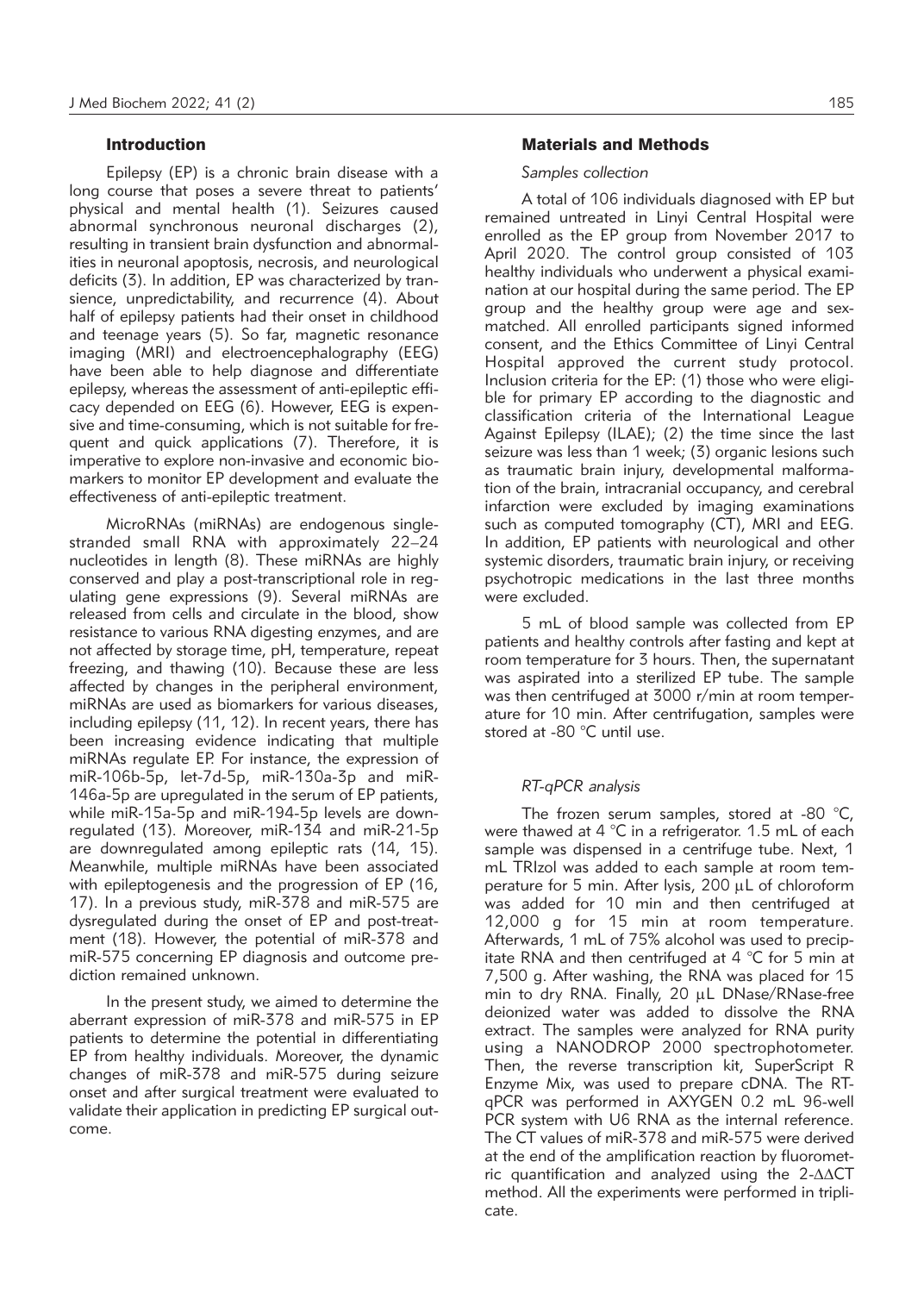### *Statistical analysis*

The experimental data, for normal distribution and variance homogeneity, were expressed in the form of mean  $\pm$  standard deviation ( $\overline{x} \pm$  s). SPSS 22.0 software was used to statistically analyze the data obtained from each group, and an independent t-test and chi-square test were used for quantification. P<0.05 was deemed statistically significant.

#### **Results**

#### *Clinicopathological information of all participants*

As shown in *Table I*, there were no significant differences in age, gender distribution, BMI, and smoking history between EP patients and healthy controls.

## *Down-regulated miR-378 and miR-575 expressions in serum samples in EP patients*

We used RT-qPCR to analyze and measure the expression levels of miR-378 and miR-575 in serum samples from EP patients and healthy volunteers. As highlighted in *Figures 1A* and *1B*, the expression of miR-378 and miR-575 were prominently increased in the EP group as compared with the healthy control  $\int_0^\infty$  $^{\circ}$ P<0.001).

Engel grades were applied to discriminate EP patients regarding seizure response to surgical treatment. According to the guidelines, Engel I was defined as free of disabling EP; Engel II was rare seizure after surgery; Engel III was deemed worthwhile improvement of EP reduction after surgery; Engel IV was characterized as no improvement in seizure conditions. As depicted in *Figures 2A* and *2B*, Engel III–IV EP patients had significantly lower miR-378 and miR-575 expressions than Engel I–II (  $k$ <sup>-</sup>P<0.001), suggesting the potentials of miR-378 and miR-575 in predicting surgical outcome.

|  |                         | Table I Clinical information of healthy individuals and |  |  |
|--|-------------------------|---------------------------------------------------------|--|--|
|  | patients with epilepsy. |                                                         |  |  |

| Parameters              | EP patients<br>$(n = 106)$ | Healthy<br>$(n = 103)$ | P value    |  |  |  |  |  |  |
|-------------------------|----------------------------|------------------------|------------|--|--|--|--|--|--|
| Gender                  |                            |                        |            |  |  |  |  |  |  |
| Male                    | 57                         | 52                     | 0.6342     |  |  |  |  |  |  |
| Female                  | 49                         | 51                     |            |  |  |  |  |  |  |
| Age                     | $29.5 \pm 7.2$             | $31.2 \pm 6.8$         | 0.0809     |  |  |  |  |  |  |
| EP duration (years)     |                            |                        |            |  |  |  |  |  |  |
| $\leq 5$                | 81                         | $\sqrt{2}$             | $\sqrt{2}$ |  |  |  |  |  |  |
| > 5                     | 25                         |                        |            |  |  |  |  |  |  |
| Smoking history         |                            |                        |            |  |  |  |  |  |  |
| Yes                     | 44                         | 46                     | 0.6456     |  |  |  |  |  |  |
| No                      | 62                         | 57                     |            |  |  |  |  |  |  |
| BMI ( $\text{kg/m}^2$ ) | $24.6 \pm 0.7$             | $25.0 \pm 0.5$         | 0.9555     |  |  |  |  |  |  |
| miR-378 level           | $0.47 \pm 0.17$            | $1.01 \pm 0.26$        | < 0.0001   |  |  |  |  |  |  |
| miR-575 level           | $0.49 \pm 0.21$            | $1.03 \pm 0.24$        | < 0.0001   |  |  |  |  |  |  |



Figure 1 Aberrant expressions of miR-378 and miR-575 in serum samples from healthy controls and patients with EP. (A) Expressions of miR-378 were evaluated by qRT-PCR analysis. \*\*\*P<0.001, EP vs Healthy. (B) Expressions of miR-575 were evaluated by qRT-PCR analysis. \*\*\*P<0.001, EP vs Healthy. EP, epilepsy.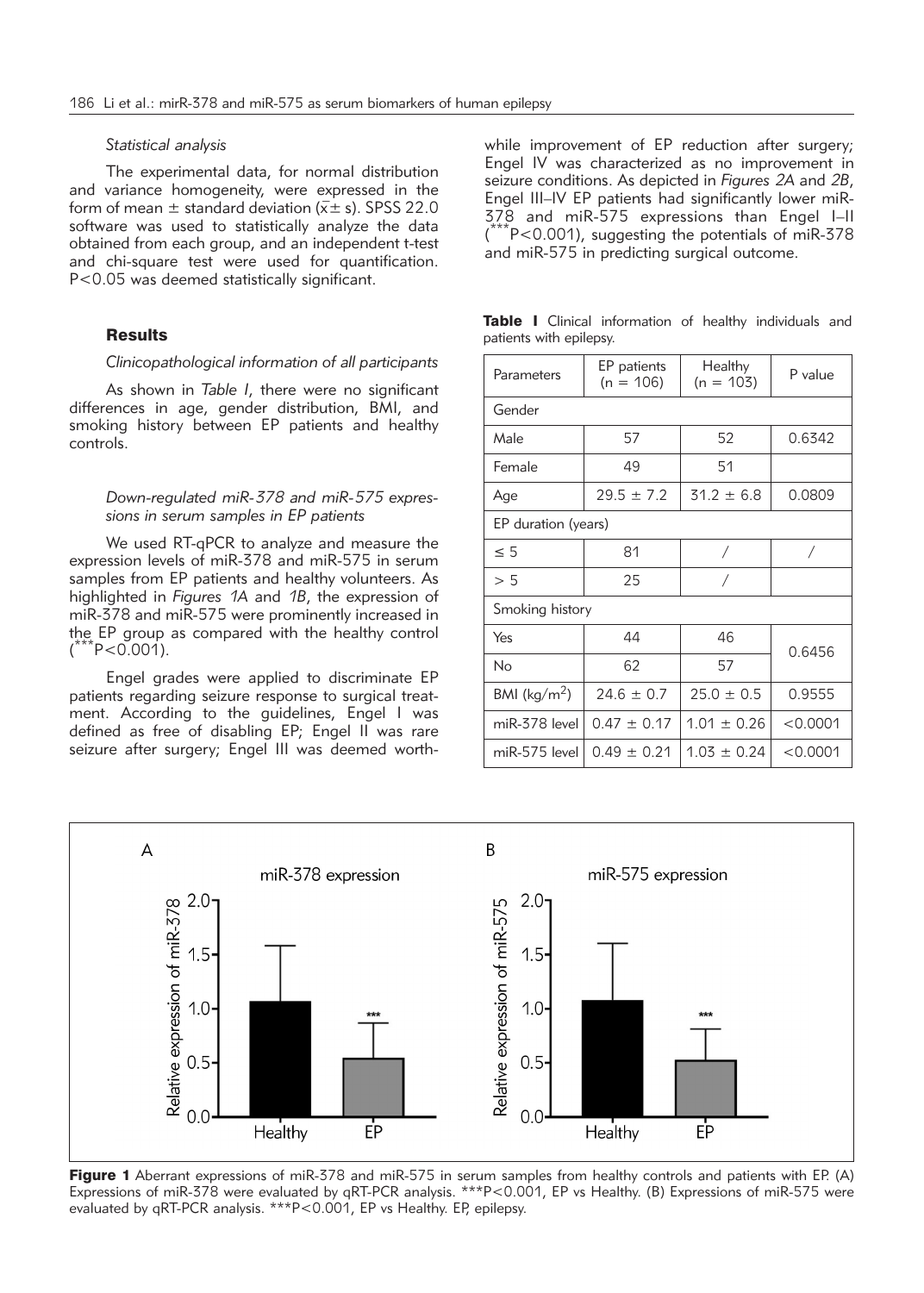

Figure 2 Different expressions of miR-378 and miR-575 in patients with EP according to Engel grades. (A) miR-378 expressions in Engel I–II and Engel III–IV EP patients. (B) miR-575 expressions in Engel I–II and Engel III–IV EP patients. \*\*\*P<0.001, Engel I–II vs. Healthy, Engel III–IV vs. Healthy. EP, epilepsy.



Figure 3 ROC analysis of miR-378 and miR-575 in discriminating EP patients from healthy controls. (A) AUC of miR-378 in differentiating EP patients from healthy volunteers. (B) AUC of miR-378 in differentiating Engel I–II EP patients from healthy volunteers. (C) AUC of miR-378 in differentiating Engel III–IV EP patients from healthy volunteers. (D) AUC of miR-575 in differentiating EP patients from healthy volunteers. (E) AUC of miR-575 in differentiating Engel I–II EP patients from healthy volunteers. (F) AUC of miR-575 in differentiating Engel III–IV EP patients from healthy volunteers.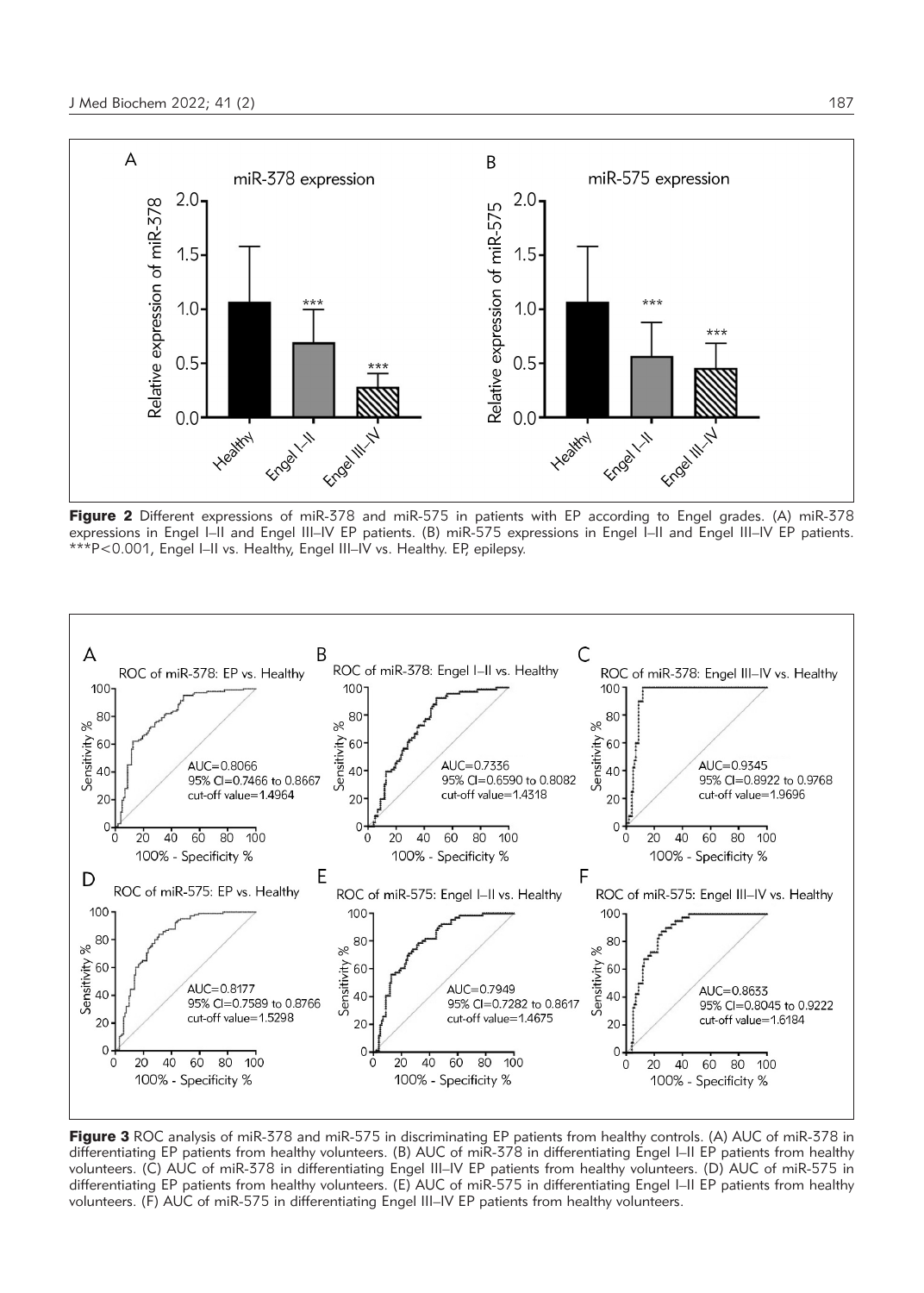

Figure 4 Dynamic expressions of miR-378 and miR-575 in EP patients before and after surgical treatment. (A) miR-378 expressions at seizure onset and post-seizure. (B) miR-575 expressions at seizure onset and post-seizure. \*\*\*P<0.001, Post vs. Onset. Post, post treatment; onset, epilepsy onset.

## *Diagnostic performances of miR-378 and miR-575 in distinguishing EP patients from healthy controls*

ROC analysis was conducted to evaluate the capabilities of miR-378 and miR-575 abnormal expressions in discriminating EP from healthy controls. As demonstrated in *Figure 3A* and *3D*, miR-378 and miR-575 presented high accuracy, sensitivity, and accuracy in differentiating EP from healthy participants with the area under the curves (AUCs) of 0.8066 and 0.8177, respectively (cut-off value = 1.4964 and 1.5298). Moreover, the AUCs of miR-378 and miR-575 in distinguishing Engel I–II EP from healthy controls were 0.7336 and 0.7949, respectively. Additionally, the AUCs of miR-378 and miR-575 in distinguishing Engel III–IV EP from healthy controls were 0.9345 and 0.8933, with the cut-off value of 1.9696 and 1.6184. Collectively, these results suggested that miR-378 and miR-575 were implicated in epileptogenesis and monitoring EP occurrence.

## *Dynamic levels of miR-378 and miR-575 before and after surgical treatment*

After surgical treatment, the dynamic changes of miR-378 and miR-575 in EP samples were detected using qRT-PCR assay. As shown in *Figures 4A* and *4B*, the expression of miR-378 and miR-575 was augmented after treatment compared to those at seizure onset, implying that miR-378 and miR-575 may function as feasible biomarkers for EP treatment response (\*\*\*P<0.001).

## *Surgical outcomes regarding miR-378 and miR-575 in EP*

Giving that Engel grade could indicate the surgical outcome in EP, we further examine the AUCs of miR-378 and miR-575 between Engel I–II and Engel III–IV EP patients. As illustrated in *Figure 5A*, miR-378 could serve as an accurate and high sensitive biomarker for predicting EP surgical prognosis, with an AUC of 0.8985 and a cut-off value of 1.7326. On the contrary, miR-575 had no value in predicting EP surgery outcome with the AUC value of less than 0.8 (*Figure 5B*).

#### **Discussion**

Statistical reports showed that about 70 million people worldwide were affected by EP (19). In China, there were more than 9 million EP patients (20). The number of patients with refractory EP who have been treated regularly for more than 2 years was greater than 2 million, and the prevalence rate accounted for 7‰ of the world's population (21). The clinical manifestations of epilepsy were diverse, and the typology was complex with 4 common features, seizure, repetitive, transient, and stereotyped (22). Current treatments for EP included medication, surgery, dietary modifications, and gene therapy (23). Clinical studies have shown that 70%–80% of new EP patients can be controlled with anti-epileptic drugs (AEDs), and 60%– 70% of these patients can be discontinued after 2 to 5 years of treatment with AEDs (24). Some postoperative patients with EP still needed AEDs to control their symptoms.

Epileptogenesis is a process in which the inflammatory response, the formation of new synaptic and abnormal conduction pathways, and neuronal apop-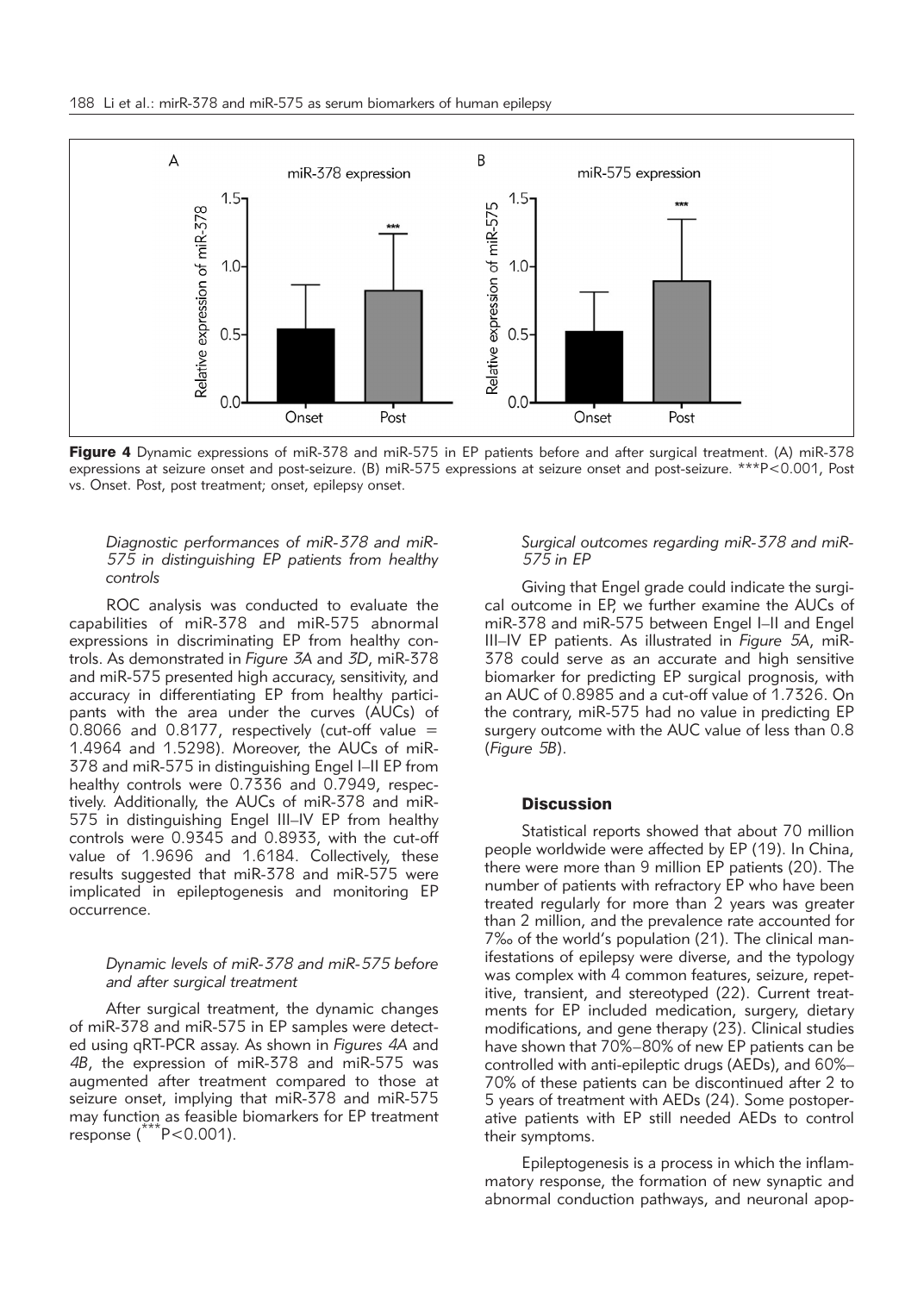

Figure 5 Potentials of aberrant miR-378 and miR-575 regarding surgical outcomes in EP. (A) AUC result of miR-378 in Engel I–II epilepsy versus Engel III–IV EP patients. (B) AUC result of miR-575 in Engel I–II epilepsy versus Engel III–IV EP patients.

tosis were jointly involved (25, 26). Current studies have shown that a variety of miRNAs are involved in the development of EP. MiR-132 was the first identified miRNA in EP, and its increase led to the development of EP (27). Furthermore, it was found that miR-34a, miR-132, miR-146a, and miR-184 miRNA expression were upregulated after the seizure, further promoting the recurrence of EP (28). Meanwhile, miR-124 is decreased in EP, inhibiting seizure activity through targeting CREB1 (29). Our study found that miR-378 and miR-575 were significantly reduced in serum samples from EP patients in relation to those in healthy controls, which was consistent with a previous study. Similar to our study, another study reported that miR-378 serves as a prognostic biomarker in cholangiocarcinoma (30).

Meanwhile, the clinical utility of microRNA-378 as an early diagnostic biomarker of human cancers has also been documented (31). Furthermore, miR-378 in serum are potential biomarkers for renal cell carcinoma (32). Additionally, it has been found that miR-378 play a role in metabolism, angiogenesis,

#### References

- 1. Beghi E, Giussani G, Sander JW. The natural history and prognosis of epilepsy. Epileptic Disord 2015; 17: 243– 53.
- 2. Boison D, Steinhäuser C. Epilepsy and astrocyte energy metabolism. Glia 2018; 66: 1235–43.
- 3. Cheng Y, Mai Q, Zeng X, et al. Propionate relieves pentylenetetrazol-induced seizures, consequent mitochondrial disruption, neuron necrosis and neurological deficits in mice. Biochem Pharmacol 2019; 169: 113607.

and muscle biology (33). Similarly, miR-575 serve as a diagnostic marker for metastatic breast cancer and pancreatic cancer (34, 35).

Meanwhile, the ROC analysis validated that miR-378 and miR-575 may be highly sensitive and non-invasive candidates for EP diagnosis. More importantly, according to the Engel guidelines and dynamic changes in miR-378 and miR-575 before and after surgery treatment, we confirmed the potentials of miR-378 and miR-575 in predicting surgery outcome and treatment response in EP as well.

To sum up, miR-378 and miR-575 were decreased in EP serum samples, functioning as feasible biomarkers for EP monitoring and predicting surgical prognosis.

## Conflict of interest statement

The authors reported no conflict of interest regarding the publication of this article.

- 4. Li W, Hao N, Xiao Y, Zhou D. Clinical characteristics and pregnancy outcomes of new onset epilepsy during pregnancy. Medicine (Baltimore), 2019; 98: e16156.
- 5. Symonds JD, Zuberi SM, Stewart K, et al. Incidence and phenotypes of childhood-onset genetic epilepsies: a prospective population-based national cohort. Brain 2019; 142: 2303–18.
- 6. Zijlmans M, Zweiphenning W, van Klink N. Changing concepts in presurgical assessment for epilepsy surgery. Nat Rev Neurol 2019; 15: 594–606.